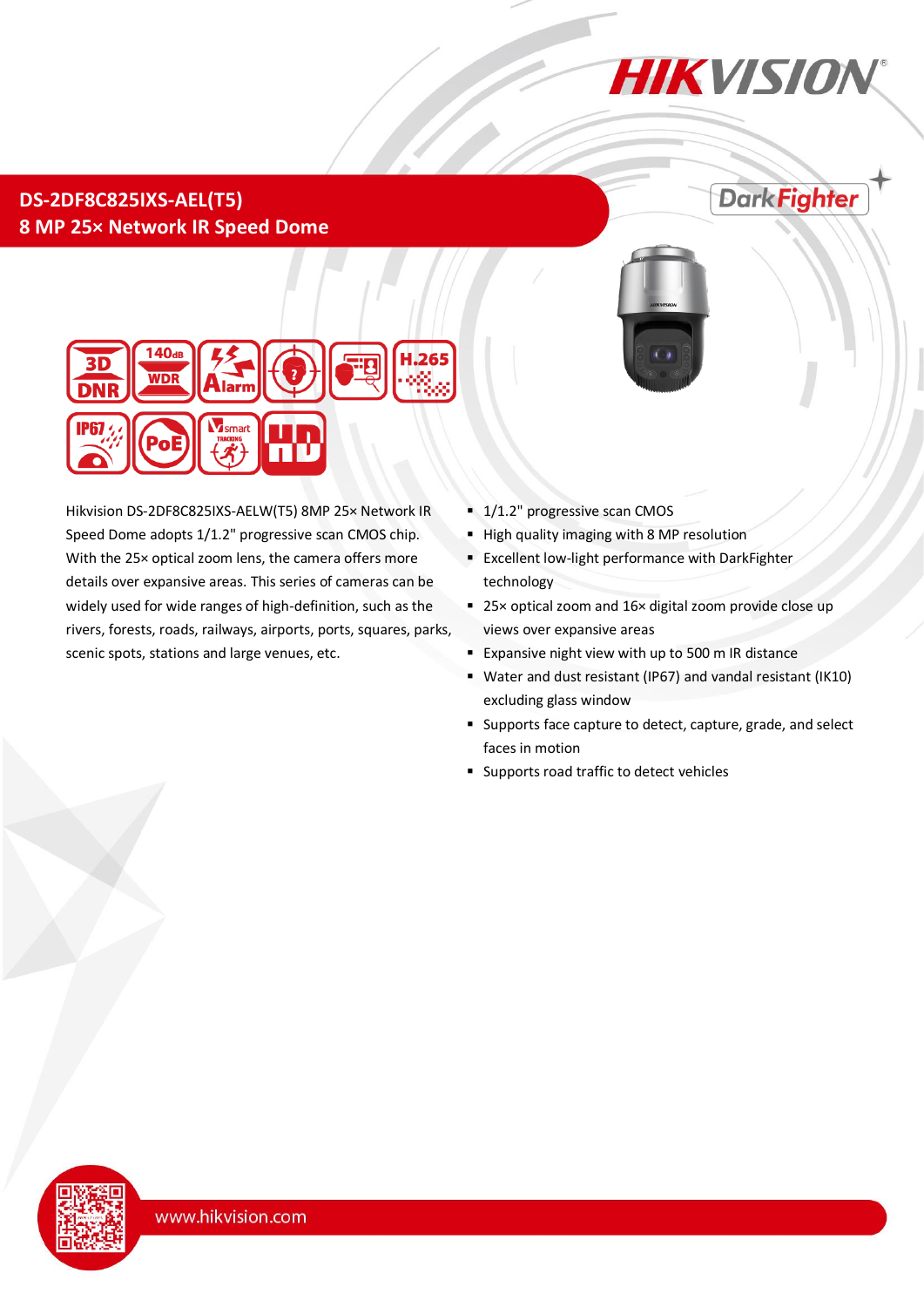

#### **DORI**

The DORI (detect, observe, recognize, identify) distance gives the general idea of the camera ability to distinguish persons or objects within its field of view.

It is calculated based on the camera sensor specification and the criteria given by EN 62676-4: 2015.

| <b>DORI</b>     | <b>Detect</b>        | <b>Observe</b>        | Recognize          | <b>Identify</b>    |
|-----------------|----------------------|-----------------------|--------------------|--------------------|
| Definition      | $25 \text{ px/m}$    | $63 \text{ px/m}$     | 125 px/m           | $250 \text{ px/m}$ |
| Distance (Tele) | 3750 m (12303.1 ft.) | 1488.1 m (4882.2 ft.) | 750 m (2460.6 ft.) | 375 m (1230.3 ft.) |

## **Specification**

| Camera                 |                                                                                    |  |
|------------------------|------------------------------------------------------------------------------------|--|
| <b>Image Sensor</b>    | 1/1.2" progressive scan CMOS                                                       |  |
| Min. Illumination      | Color: 0.002 Lux @ (F1.6, AGC ON), B/W: 0.0002 Lux @ (F1.6, AGC ON), 0 Lux with IR |  |
| Shutter Speed          | 1/1 s to 1/30,000 s                                                                |  |
| Slow Shutter           | Yes                                                                                |  |
| Day & Night            | IR cut filter                                                                      |  |
| Zoom                   | 25x optical, 16x digital                                                           |  |
| Max. Resolution        | 3840 × 2160                                                                        |  |
| Lens                   |                                                                                    |  |
| Focus                  | Auto, semi-auto, manual, rapid focus                                               |  |
| Focal Length           | 7.5mm to 187.5mm                                                                   |  |
| Zoom Speed             | Approx. 6.8 s                                                                      |  |
|                        | Horizontal field of view: 60.4° to 3.7° (wide-tele),                               |  |
| <b>FOV</b>             | Vertical field of view: 36.2° to 2.1° (wide-tele),                                 |  |
|                        | Diagonal field of view: 67.8° to 4.3° (wide-tele)                                  |  |
| Aperture               | Max. F1.6                                                                          |  |
| Illuminator            |                                                                                    |  |
| Supplement Light Type  | IR                                                                                 |  |
| Supplement Light Range | Up to 500 m                                                                        |  |
| Smart Supplement Light | Yes                                                                                |  |
| <b>PTZ</b>             |                                                                                    |  |
| Movement Range (Pan)   | $360^\circ$                                                                        |  |
| Movement Range (Tilt)  | -20° to 90° (auto flip)                                                            |  |
| Pan Speed              | Pan speed: configurable from 0.1° to 210°/s; preset speed: 280°/s                  |  |
| <b>Tilt Speed</b>      | Tilt speed: configurable from 0.1° to 150°/s, preset speed 250°/s                  |  |
| Proportional Pan       | Yes                                                                                |  |
| Presets                | 300                                                                                |  |
| Patrol Scan            | 8 patrols, up to 32 presets for each patrol                                        |  |
| Pattern Scan           | 4 pattern scans, record time over 10 minutes for each scan                         |  |
| Power-off Memory       | Yes                                                                                |  |
| Park Action            | Preset, pattern scan, patrol scan, auto scan, tilt scan, random scan, frame scan,  |  |
|                        | panorama scan                                                                      |  |
| 3D Positioning         | Yes                                                                                |  |
| PTZ Status Display     | Yes                                                                                |  |
| <b>Preset Freezing</b> | Yes                                                                                |  |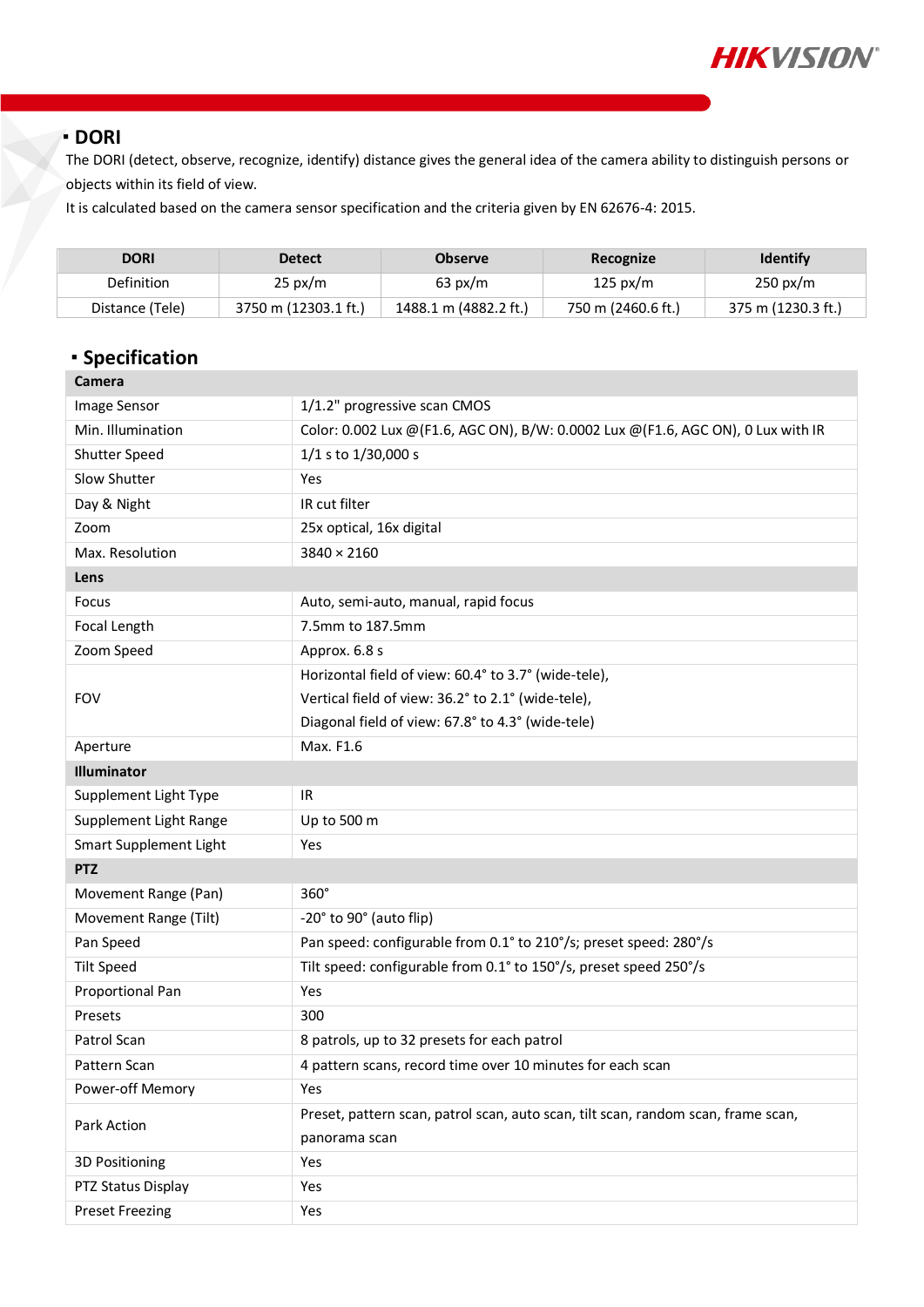

| <b>Scheduled Task</b>       | Preset, pattern scan, patrol scan, auto scan, tilt scan, random scan, frame scan,          |  |
|-----------------------------|--------------------------------------------------------------------------------------------|--|
|                             | panorama scan, dome reboot, dome adjust, aux output                                        |  |
| <b>Video</b>                |                                                                                            |  |
| Main Stream                 | 50 Hz: 25 fps (3840 × 2160, 2560 × 1440, 1920 × 1080, 1280 × 960, 1280 × 720);             |  |
|                             | 60 Hz: 24 fps (3840 × 2160, 2560 × 1440, 1920 × 1080, 1280 × 960, 1280 × 720)              |  |
|                             | 50 Hz: 25 fps (704 × 576, 640 × 480, 352 × 288)                                            |  |
| Sub-Stream                  | 60 Hz: 24 fps (704 × 480, 640 × 480, 352 × 240)                                            |  |
|                             | 50 Hz: 25 fps (1920 × 1080, 1280 × 960, 1280 × 720, 704 × 576, 640 × 480, 352 × 288)       |  |
| <b>Third Stream</b>         | 60 Hz: 24 fps (1920 × 1080, 1280 × 960, 1280 × 720, 704 × 480, 640 × 480, 352 × 240)       |  |
|                             | Main stream: H.265+/H.265/H.264+/H.264                                                     |  |
| Video Compression           | Sub-stream: H.265/H.264/MJPEG                                                              |  |
|                             | Third stream: H.265/H.264/MJPEG                                                            |  |
| Video Bit Rate              | 32 Kbps to 16384 Kbps                                                                      |  |
| H.264 Type                  | Baseline Profile/Main Profile/High Profile                                                 |  |
| H.265 Type                  | Main Profile                                                                               |  |
| Scalable Video Coding (SVC) | H.264 and H.265 encoding                                                                   |  |
| Region of Interest (ROI)    | 8 fixed regions for each stream                                                            |  |
| <b>Audio</b>                |                                                                                            |  |
| Audio Compression           | G.711alaw, G.711ulaw, G.722.1, G.726, MP2L2, PCM                                           |  |
| Audio Bit Rate              | 64 Kbps (G.711)/16 Kbps (G.722.1)/16 Kbps (G.726)/32 to 192 Kbps (MP2L2)                   |  |
| <b>Network</b>              |                                                                                            |  |
| Network Storage             | NAS (NFS, SMB/ CIFS), ANR                                                                  |  |
|                             | IPv4/IPv6, HTTP, HTTPS, 802.1x, QoS, FTP, SMTP, UPnP, SNMP, DNS, DDNS, NTP, RTSP,          |  |
| Protocols                   | RTCP, RTP, TCP/IP, UDP, IGMP, ICMP, DHCP, PPPoE, Bonjour                                   |  |
| API                         | ISUP, ISAPI, Hikvision SDK, Open Network Video Interface (Profile S, Profile G, Profile T) |  |
| Simultaneous Live View      | Up to 20 channels                                                                          |  |
| User/Host                   | Up to 32 users 3 user levels: administrator, operator, and user                            |  |
|                             | Password protection, complicated password, HTTPS encryption, 802.1X authentication         |  |
|                             | (EAP-TLS, EAP-LEAP, EAP-MD5), watermark, IP address filter, basic and digest               |  |
| Security                    | authentication for HTTP/HTTPS, RTP/RTSP over HTTPS, control timeout settings,              |  |
|                             | security audit log, TLS 1.3, host authentication (MAC address)                             |  |
| Client                      | HikCentral, iVMS-4200, Hik-Connect                                                         |  |
| Web Browser                 | IE11, Chrome 57.0+, Firefox 52.0+, Safari 11+                                              |  |
| Image                       |                                                                                            |  |
| Day/Night Switch            | Day, night, auto, scheduled-switch                                                         |  |
| Image Enhancement           | BLC, HLC, 3D DNR                                                                           |  |
| Wide Dynamic Range (WDR)    | 140 dB                                                                                     |  |
| Defog                       | Optical defog                                                                              |  |
| Image Stabilization         | EIS (Built-in gyroscope to improve EIS performance)                                        |  |
| Regional Exposure           | Yes                                                                                        |  |
| <b>Regional Focus</b>       | Yes                                                                                        |  |
|                             | Saturation, brightness, contrast, sharpness, gain, and white balance adjustable by         |  |
| Image Settings              | client software or web browser                                                             |  |
| Image Parameters Switch     | Yes                                                                                        |  |
| Privacy Mask                | Up to 24 masks, mosaic mask, mask color configurable, rectangle region                     |  |
|                             |                                                                                            |  |

T.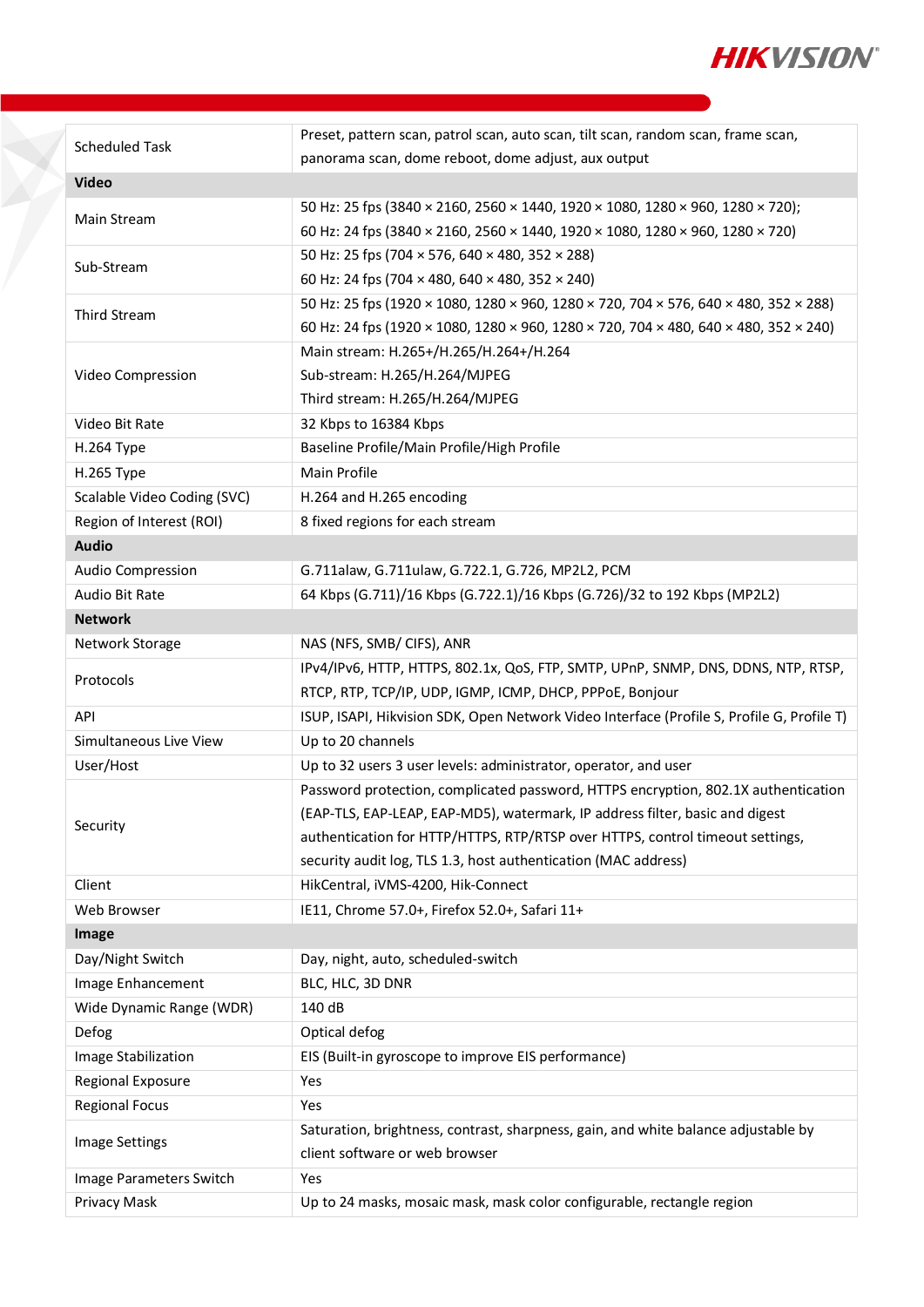

| <b>SNR</b>                                | $\geq$ 52 dB                                                                                                                                                                                                                                                                                                                                                   |  |
|-------------------------------------------|----------------------------------------------------------------------------------------------------------------------------------------------------------------------------------------------------------------------------------------------------------------------------------------------------------------------------------------------------------------|--|
| Interface                                 |                                                                                                                                                                                                                                                                                                                                                                |  |
| <b>Ethernet Interface</b>                 | 1 RJ45 10M/100M self-adaptive Ethernet port                                                                                                                                                                                                                                                                                                                    |  |
| On-board Storage                          | Built-in memory card slot, support microSD/microSDHC/microSDXC cards, up to 256<br>GB                                                                                                                                                                                                                                                                          |  |
| Alarm                                     | 7 inputs, 2 outputs                                                                                                                                                                                                                                                                                                                                            |  |
|                                           | 1 input (line in), max. input amplitude: 2-2.4 vpp, input impedance: $1$ K $\Omega$ ± 10%; 1                                                                                                                                                                                                                                                                   |  |
| Audio                                     | output (line out), line level, output impedance: 600 $\Omega$                                                                                                                                                                                                                                                                                                  |  |
| Video Output                              | 1.0 V[p-p]/75 Ω, PAL, NTSC, BNC connector                                                                                                                                                                                                                                                                                                                      |  |
| RS-485                                    | Half duplex, HIKVISION, Pelco-P, Pelco-D, self-adaptive                                                                                                                                                                                                                                                                                                        |  |
| Event                                     |                                                                                                                                                                                                                                                                                                                                                                |  |
| <b>Basic Event</b>                        | Audio exception, motion detection, video tampering alarm, alarm input, alarm output,<br>exception                                                                                                                                                                                                                                                              |  |
| <b>Smart Event</b>                        | Line crossing detection, region entrance detection, unattended baggage detection,<br>object removal detection, intrusion detection, region exiting detection, vandal-proof<br>alarm, audio exception detection                                                                                                                                                 |  |
| <b>Smart Tracking</b>                     | Manual tracking, auto-tracking                                                                                                                                                                                                                                                                                                                                 |  |
| Alarm Linkage                             | Preset, patrol scan, pattern scan, memory card video recording, alarm output, sending<br>email, notify surveillance center, upload to FTP, NAS video recording                                                                                                                                                                                                 |  |
| <b>Deep Learning Function</b>             |                                                                                                                                                                                                                                                                                                                                                                |  |
| Face Capture                              | Support detecting up to 30 faces at the same time. Support detecting, tracking,<br>capturing, grading, selecting of face in motion, and output the best face picture of the<br>face                                                                                                                                                                            |  |
| Face Comparison                           | Yes                                                                                                                                                                                                                                                                                                                                                            |  |
| <b>Perimeter Protection</b>               | Line crossing, intrusion, region entrance, region exiting<br>Support alarm triggering by specified target types (human and vehicle)                                                                                                                                                                                                                            |  |
| <b>Road Traffic and Vehicle Detection</b> |                                                                                                                                                                                                                                                                                                                                                                |  |
| <b>Road Traffic</b>                       | Support vehicle detection (license plate number, vehicle model, and vehicle color<br>recognition)                                                                                                                                                                                                                                                              |  |
| General                                   |                                                                                                                                                                                                                                                                                                                                                                |  |
| <b>Operating Condition</b>                | Temperature: -40°C to 70°C (-40°F to 158°F), Humidity: $\leq$ 95%                                                                                                                                                                                                                                                                                              |  |
| Language                                  | 33 languages: English, Russian, Estonian, Bulgarian, Hungarian, Greek, German, Italian,<br>Czech, Slovak, French, Polish, Dutch, Portuguese, Spanish, Romanian, Danish, Swedish,<br>Norwegian, Finnish, Croatian, Slovenian, Serbian, Turkish, Korean, Traditional Chinese,<br>Thai, Vietnamese, Japanese, Latvian, Lithuanian, Portuguese (Brazil), Ukrainian |  |
| Power Consumption and                     | 24 VAC (Max. 62 W, including max. 12 W for IR and max. 8 W for heater), PoE 802.3 bt                                                                                                                                                                                                                                                                           |  |
| Current                                   | (Max. 51 W, including max. 12 W for IR and max. 8 W for heater)                                                                                                                                                                                                                                                                                                |  |
| Dimension                                 | $\phi$ 267 mm × 430 mm ( $\phi$ 10.51" × 16.93")                                                                                                                                                                                                                                                                                                               |  |
| Weight                                    | Approx. 9.6 kg (21.16 lb.)                                                                                                                                                                                                                                                                                                                                     |  |
| Approval                                  |                                                                                                                                                                                                                                                                                                                                                                |  |
| <b>EMC</b>                                | FCC SDoC (47 CFR Part 15, Subpart B);<br>CE-EMC (EN 55032: 2015, EN 61000-3-2: 2019, EN 61000-3-3: 2013+A1:2019, EN<br>50130-4: 2011 +A1: 2014);<br>RCM (AS/NZS CISPR 32: 2015);<br>IC VoC (ICES-003: Issue 7);<br>KC (KN 32: 2015, KN 35: 2015)                                                                                                               |  |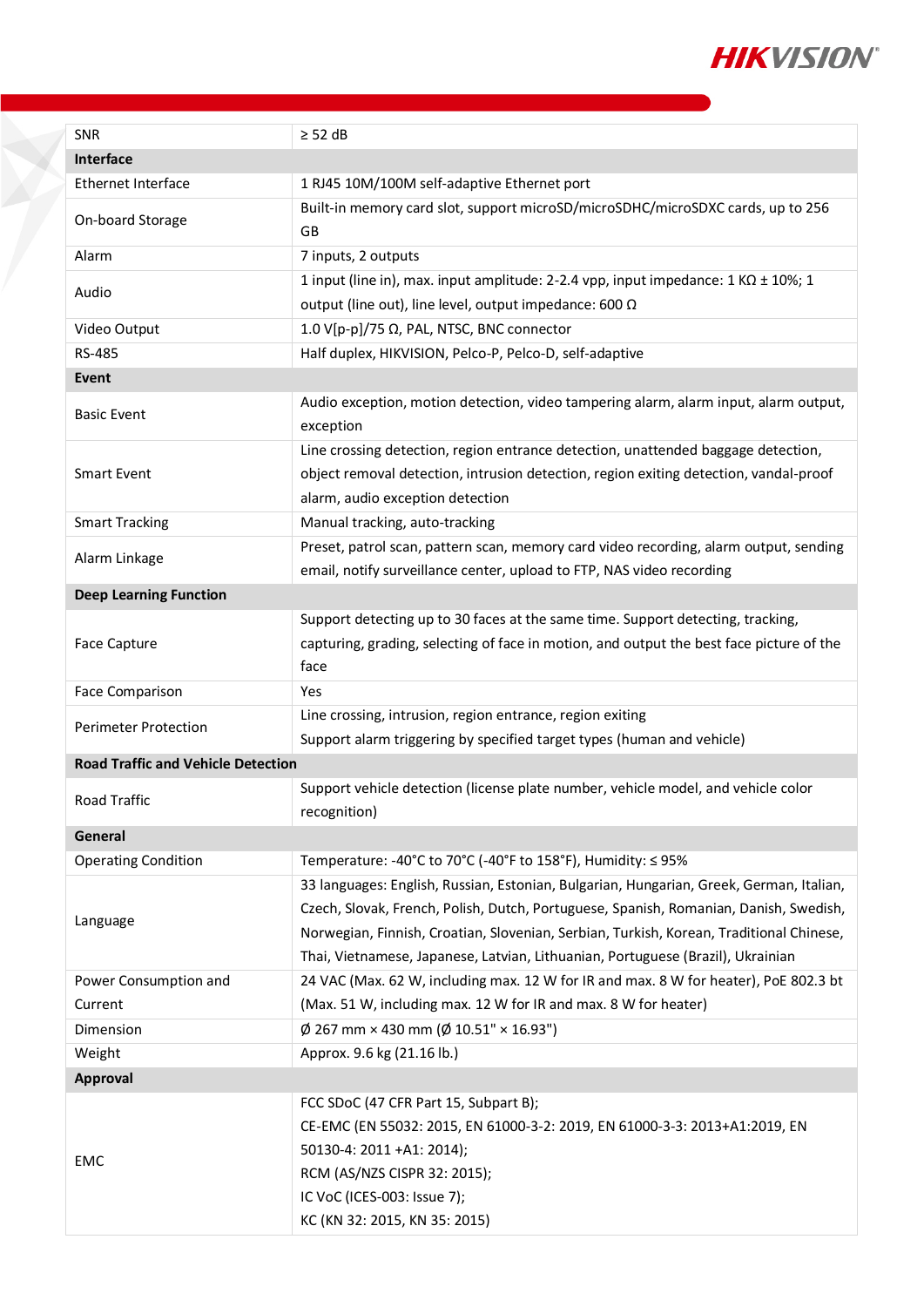

|             | UL (UL 62368-1)                                                                 |  |
|-------------|---------------------------------------------------------------------------------|--|
|             | CB (IEC 62368-1:2014+A11);                                                      |  |
| Safety      | CE-LVD (EN 62368-1:2014+A11:2017),                                              |  |
|             | BIS (IS 13252(Part 1):2010/ IEC 60950-1: 2005);                                 |  |
|             | LOA (IEC/EN 60950-1)                                                            |  |
|             | CE-RoHS (2011/65/EU); WEEE (2012/19/EU);                                        |  |
| Environment | Reach (Regulation (EC) No 1907/2006)                                            |  |
|             | IP67 (IEC 60529-2013), IK10 (IEC 62262:2002), 6000V Lightning Protection, Surge |  |
| Protection  | Protection and Voltage Transient Protection                                     |  |

#### **Available Model**

DS-2DF8C825IXS-AEL (T5)

### **Typical Application**

Hikvision products are classified into three levels according to their anti-corrosion performance. Refer to the following description to choose for your using environment.

This model has NO SPECIFIC PROTECTION.

| Level                  | <b>Description</b>                                                                                  |  |
|------------------------|-----------------------------------------------------------------------------------------------------|--|
| Top-level protection   | Hikvision products at this level are equipped for use in areas where professional anti-corrosion    |  |
|                        | protection is a must. Typical application scenarios include coastlines, docks, chemical plants, and |  |
|                        | more.                                                                                               |  |
| Moderate protection    | Hikvision products at this level are equipped for use in areas with moderate anti-corrosion         |  |
|                        | demands. Typical application scenarios include coastal areas about 2 kilometers (1.24 miles) away   |  |
|                        | from coastlines, as well as areas affected by acid rain.                                            |  |
| No specific protection | Hikvision products at this level are equipped for use in areas where no specific anti-corrosion     |  |
|                        | protection is needed.                                                                               |  |

## **Dimension**



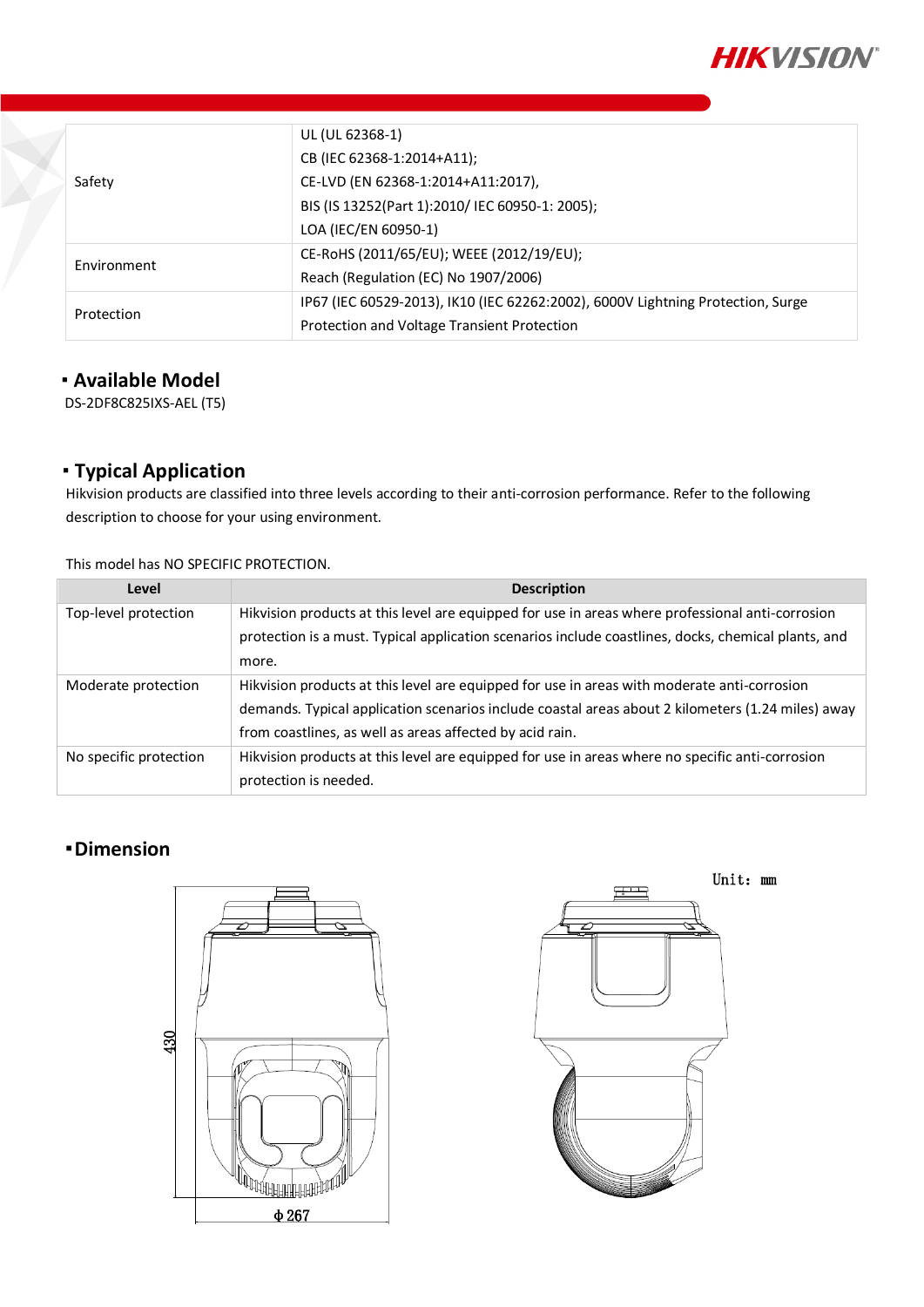

## **Accessory**

**Optional**

| <b>DS-1603ZJ-P</b> | DS-1603ZJ-pole-P  | <b>DS-1661ZJ-P</b>   |
|--------------------|-------------------|----------------------|
| <b>Wall Mount</b>  | <b>Pole Mount</b> | <b>Pendant Mount</b> |
|                    |                   |                      |